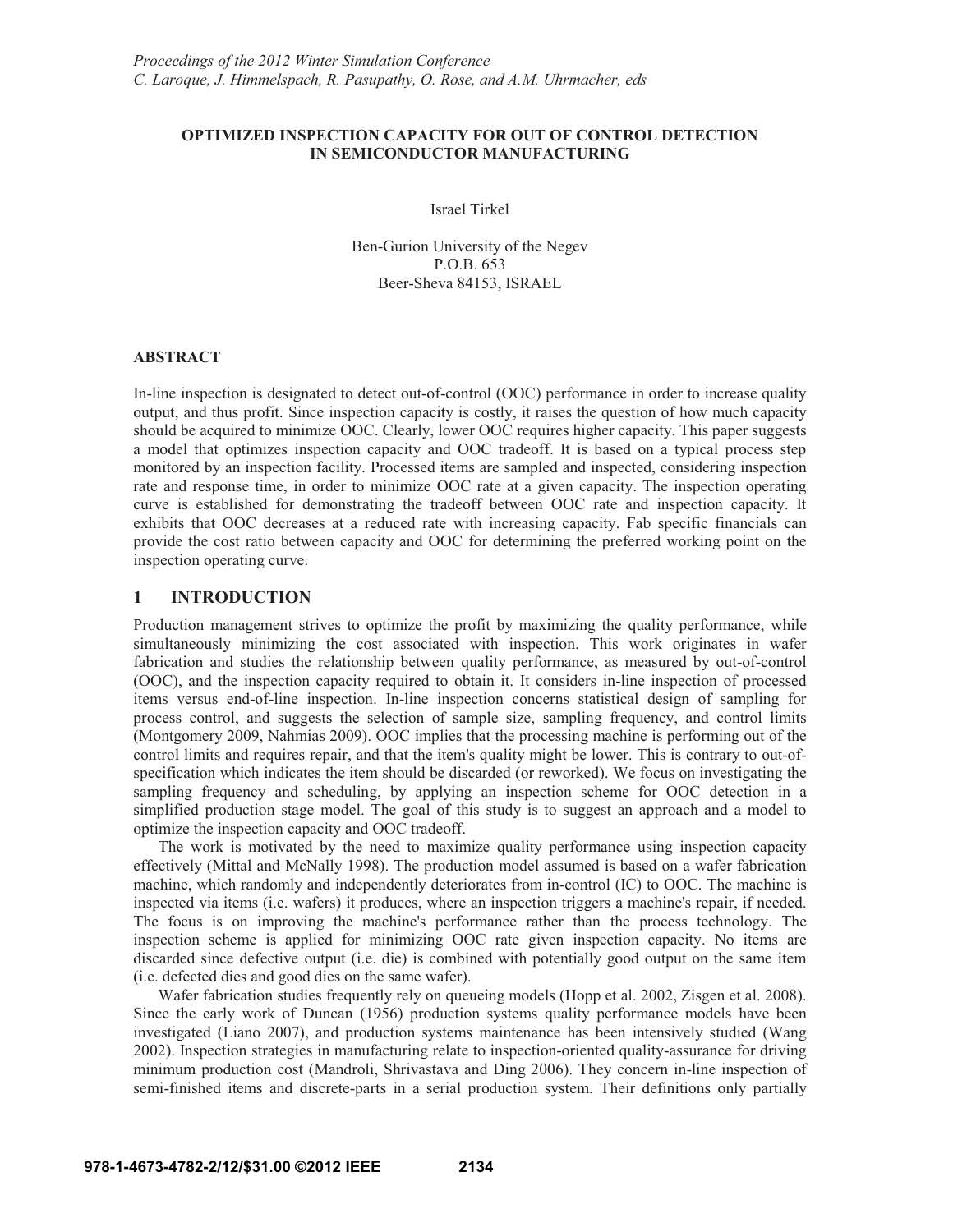*Tirkel* 

apply here, since the inspection is performed to examine the state of the machine while considering work-in-process and inspection response time. Thus, the model here is unique.

SEMI E35 (1995) is the standard metrics for equipment cost of ownership, commonly used for semiconductor equipment acquisition (Sohn and Moon 2003). It assumes that the cost of machines comprises most of the fabrication cost, and that the machine's quality performance can be indicated per machine. Activity based costing extends cost of ownership with further cost analysis (Block and Carr 1999, Miraglia 2002, Scholtz 2002, Fandel and Wright 2008). This work relies on cost of ownership and activity based costing methods and assumptions in considering wafer fabrication capacity cost and inspection cost.

Section 2 describes the production system and the inspection scheme models, Section 3 explains the optimization process, Section 4 presents the results, and Section 5 draws the conclusions.

#### **2 THE MODEL**

This section presents methodology and explains the assumed production system and inspection models, which are mostly based on Tirkel and Rabinowitz (2011).

#### **2.1 The Production Model**

Wafer fabrication lines include hundreds of steps where in current technologies almost half are allocated for inspections, such as: defect detection, surface uniformity, geometric and electric measurements. Consequently, the average process-to-inspection step ratio is assumed 1:1. In practice, the case where a single process step is individually inspected is known as a station monitor. For simplicity, the case of integrative monitors, where a sequence of inspection steps follows a sequence of process steps, is disregarded. Similar to practice, it is assumed that some of the items are inspected while other items continue directly to the following process step.



Figure 1: The typical production stage model

The production model assumes a series of consecutive, independent and repeating stages, where a typical stage structure is illustrated in Figure 1 (Tirkel, Reshef and Rabinowitz 2009). An item departing *Process Step i* can either continue directly to *Process Step i+*1, or be initially routed to *Inspection Step i* and only then to *Process Step i+1*, pending on the sampling scheme. The model determines the machine's state when it starts processing, as either: (a) stay IC with a known transition probability  $p$ , (b) transfer from IC to OOC with probability 1-*p*, or (c) stay OOC with probability 1. The purpose of *Inspection Step i* is to assess the item's quality, and as a result conclude the *Process Step i* machine's state as OOC or IC. The machine's state detection is assumed to be with no errors; if OOC is detected,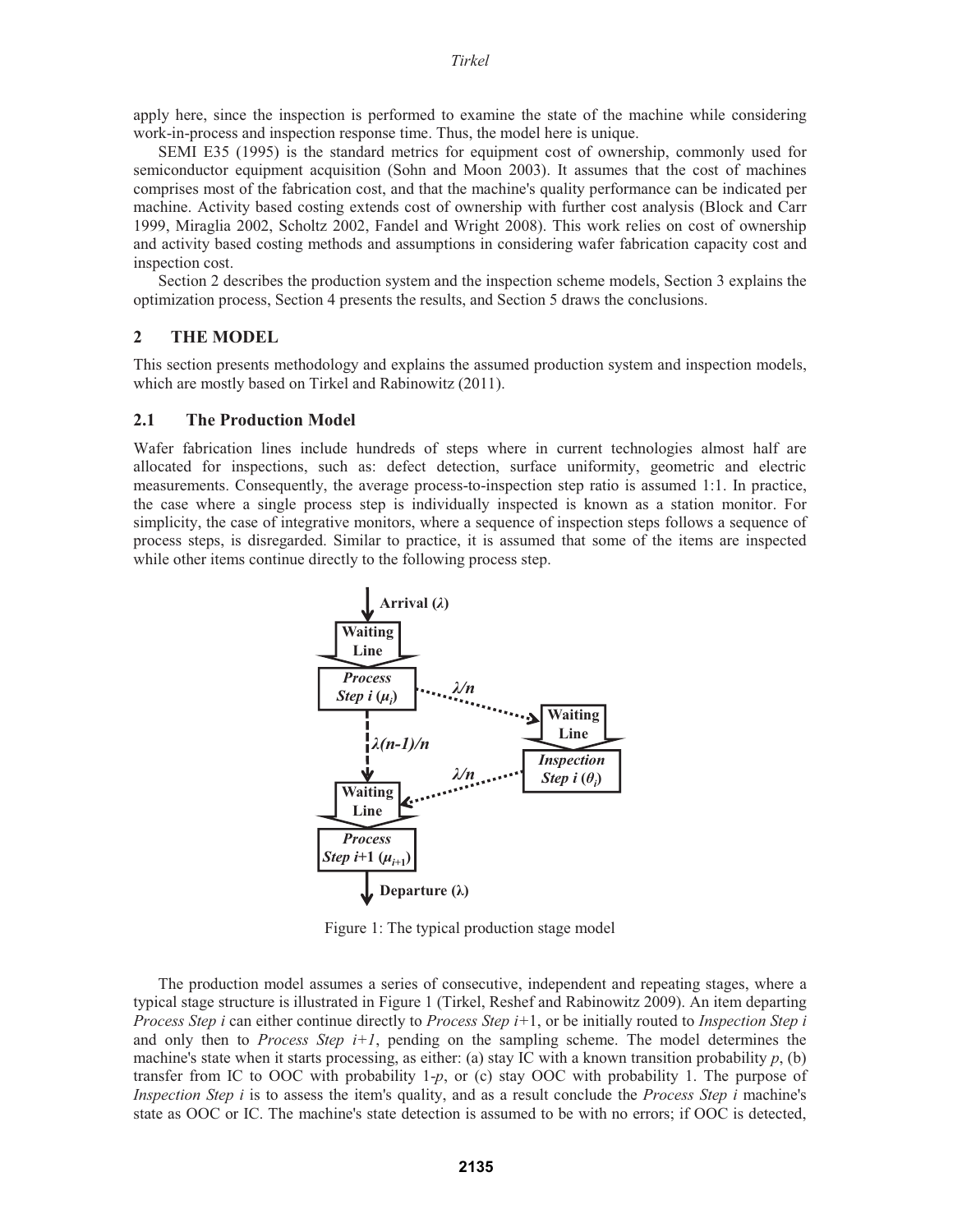the respective machine is immediately repaired to IC, at the first instance it is not processing. All items accumulate flow-time in the process steps, yet only some in the inspection steps. It is assumed that items are not reworked or discarded, and do not acquire flaws in the inspection but only in the processing steps. It is also assumed that all process steps in the production line are independent in their states. Each step is a single queue with a single waiting-line and a single server (FIFO). It is assumed that each process step is a  $G/M/1$  queue that can be approximated by an  $M/M/1$  queue, based on empirical results that show insignificant statistical gap of the flow-time distribution. Each inspection step is an En/M/1 queue, which represents an Erlang distributed arrival with parameter *n* (explained in the inspection model's section). The following definitions apply in Figure 1:

 $\lambda$  – *Process Step i* arrival/departure rate, representing the total throughput [items/time-unit],

 $\mu_i$  – *Process Step i* service rate, representing process capacity [items/time-unit],

 $\theta_i$  – *Inspection Step i* service rate, representing inspection capacity [items/time-unit].

The illustrative example results, presented in Section 4, rely on the following model's parameters,  $p = 0.99$ ,  $\lambda = 1$ ,  $\mu_i = \mu_{i+1} = 1.11$ ,  $\theta_i = range \, [0.11, 1.11]$ 

The fundamental definitions of the production line performance measures are, The expected flow-time of *m* items (indexed *j*=1, 2, …, *m*) processed in any *Step i*,

$$
FT_i = \frac{1}{m} \sum_{j=1}^{m} (CompleteTime_{ij} - StartTime_{ij})
$$
  
where,  $StartTime_{1,j} = 0$ , and  $StartTime_{1,j} = CompleteTime_{i-1,j}$ . (1)

The OOC rate is the proportion of OOC items out of the total items processed in *Process Step i*,

$$
OOCi = \frac{Items \, processed \, in \, Process \, Step \, i \, in \, OOC \, state}{Total \, items \, processed \, in \, Process \, Step \, i}
$$
 (2)

## **2.2 The Inspection Model**

The inspection scheme follows a pre-defined sampling algorithm (e.g. decision rule). Items are sampled for inspection as determined by the inspection scheme. This work applies the most common inspection scheme in practice, noted Fixed Measure Rate. It follows the decision rule, where: if *n*-1 consecutive items depart the process step, send the  $n<sup>th</sup>$  item to inspection. Inspection rate (IR) is the proportion of items inspected, determined by IR=1/*n*.

Any inspection is associated with flow-time accumulated via the items sampled. The inspection time (IT) is measured since an item departs the processing step and until it departs the respective inspection step (i.e. response time) and triggers a machine repair, if needed. During this time the machine continues to process items. Longer IT will result in more items processed by a potentially OOC machine, and will consequently drive lower OOC rate. The IT depends on the inspection scheme.

The study investigates the effects of the inspection scheme and the inspection capacity on the OOC rate. The inspection scheme is defined by IR, and drives the consequent IT. The inspection capacity is defined in percent of process capacity (i.e.  $10\%, 20\%, \ldots, 100\%$ ),

$$
Inspection Capacity_i = \frac{\theta_i}{\mu_i} \cdot 100 \tag{3}
$$

This definition of inspection capacity is used since the cost of process machines comprises most of the fabrication cost, where all other costs can be measured relative to it, based on semiconductors standards (SEMI E35 1995). This assumption also eliminates the need to rely on revenue and average sale price which is out of the scope for this work.

Further formulation details are summarized in Appendix A.

#### **3 OPTIMIZATION PROCESS**

This section outlines the process of optimizing the inspection capacity and OOC rate tradeoff, in three phases. Each phase relies on the previous one, yet obtains results which are individually meaningful. Following is the outline of the phases, which is later detailed in Section 4 of the results: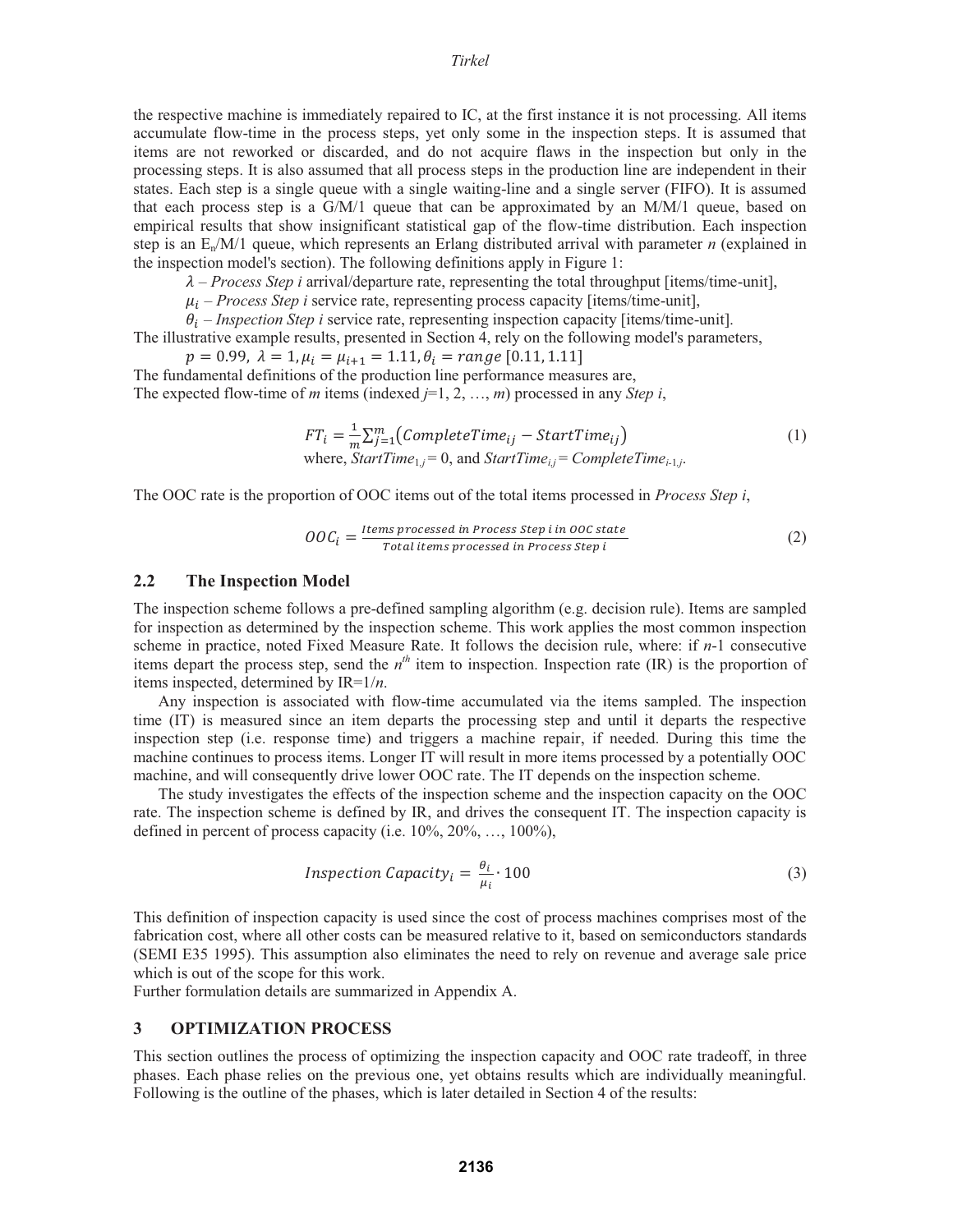- I. The minimum OOC rate is obtained via the inspection scheme's IR and the consequent IT, given the inspection capacity (Figure 2). This phase is based on the model described in Section 2, and is further explained via the results presented in Section 4.
- II. The inspection operating curve is established using the minimum OOC rate solutions (Figure 3), each obtained via applying a different inspection capacity level, as defined in (3). The inspection operating curve is created by consolidating these solutions within a single illustration (Figure 4).
- III. Once the inspection operating curve is established, the optimal working point on the curve can be obtained by relating the fab specific financial data. Since the inspection operating curve reflects the Pareto efficiency of inspection capacity versus OOC rate, the optimal working point is selected relating the OOC-to-capacity cost ratio (Figure 5), as further explained in Section 4.

# **4 RESULTS**

This section presents the detailed results following the outline of Phases I, II, III.

#### **4.1 Phase I**

Figure 2 illustrates OOC rate versus IR as a convex curve, explained next (follow the curve in Figure 2, left-to-right). As more items are sent to inspection IR grows, which consequently drives improved machine's quality performance, as measured by the OOC rate to decrease (A). As even more items are sent to inspection the IR grows further, consequently the OOC rate reaches a minimum (B) and then starts to increase (C). This increase is explained by the growing load at the inspection facility, resulting in prolonged IT thus causing the machine to process more items until repaired, potentially in OOC state, which drives the OOC rate increase. The minimum OOC rate is 9.19% (circled) and it is obtained at 17% IR (*n*=6), given 30% inspection capacity.



Figure 2: Minimum OOC Rate given 30% Inspection Capacity

#### **4.2 Phase II**

Figure 3 illustrates OOC rate versus IR for three different inspection capacity levels of 20%, 30%, and 40%, as defined by (3). Notice all curves exhibit convex shaped curves, in accordance with Phase I. The curves comparison demonstrates that higher inspection capacity generates lower OOC rates, given the same IR. This is explained due to shorter IT, due to lower load on the inspection facility. At 20% inspection capacity, minimum OOC rate is 12.75%, at 11% IR (*n*=9); at 30% inspection capacity, minimum OOC rate is 9.19%, at 17% IR ( $n=6$ ); and at 40% inspection capacity, minimum OOC rate is 7.25%, at 20% IR (*n*=5). This demonstrates that increased inspection capacity enables higher IR, which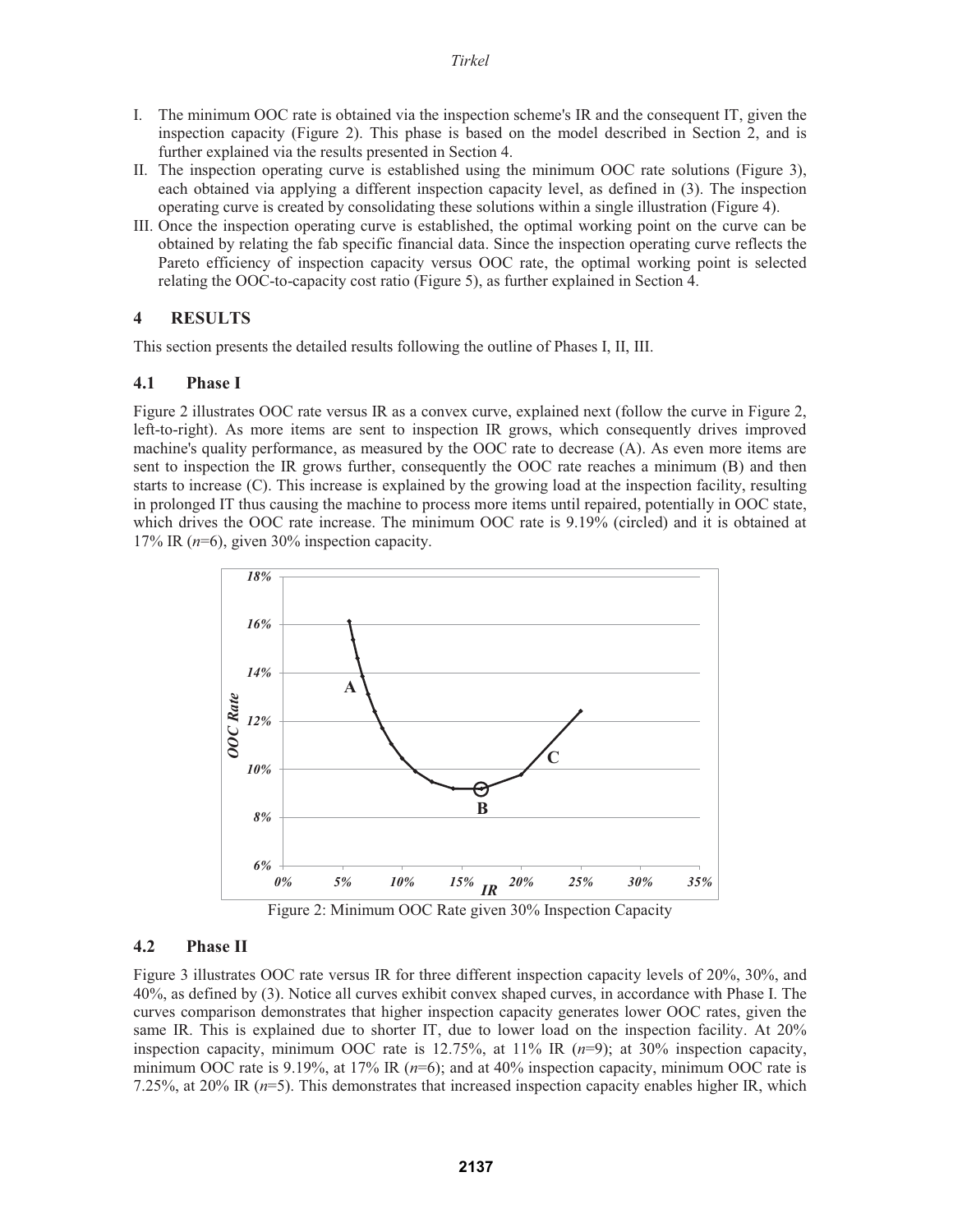results obtaining lower minimum OOC rates. Figure 3 illustrates the minimum OOC rate point on each curve (circled).



Figure 3: Minimum OOC Rate given 20%, 30%, and 40% Inspection Capacity

Figure 4 illustrates the inspection capacity in the range of 10% through 100% of process capacity, as defined by (3), versus the corresponding minimum OOC rate obtained at each capacity level. It reflects that OOC rate monotonically decreases at a reduced rate, versus increasing inspection capacity. This curve defines the inspection operating curve. It demonstrates the tradeoff between the inspection capacity and the accordant OOC rate (as a function of IR). Thus, the inspection operating curve describes the operating relationship between inspection capacity and the OOC rate.



## **4.3 Phase III**

Figure 5 illustrates the preferred working point given the OOC-to-capacity cost ratio. It is based on the fab's specific financial data. The proposed cost ratio reflects the cost of 1% OOC rate (e.g. associated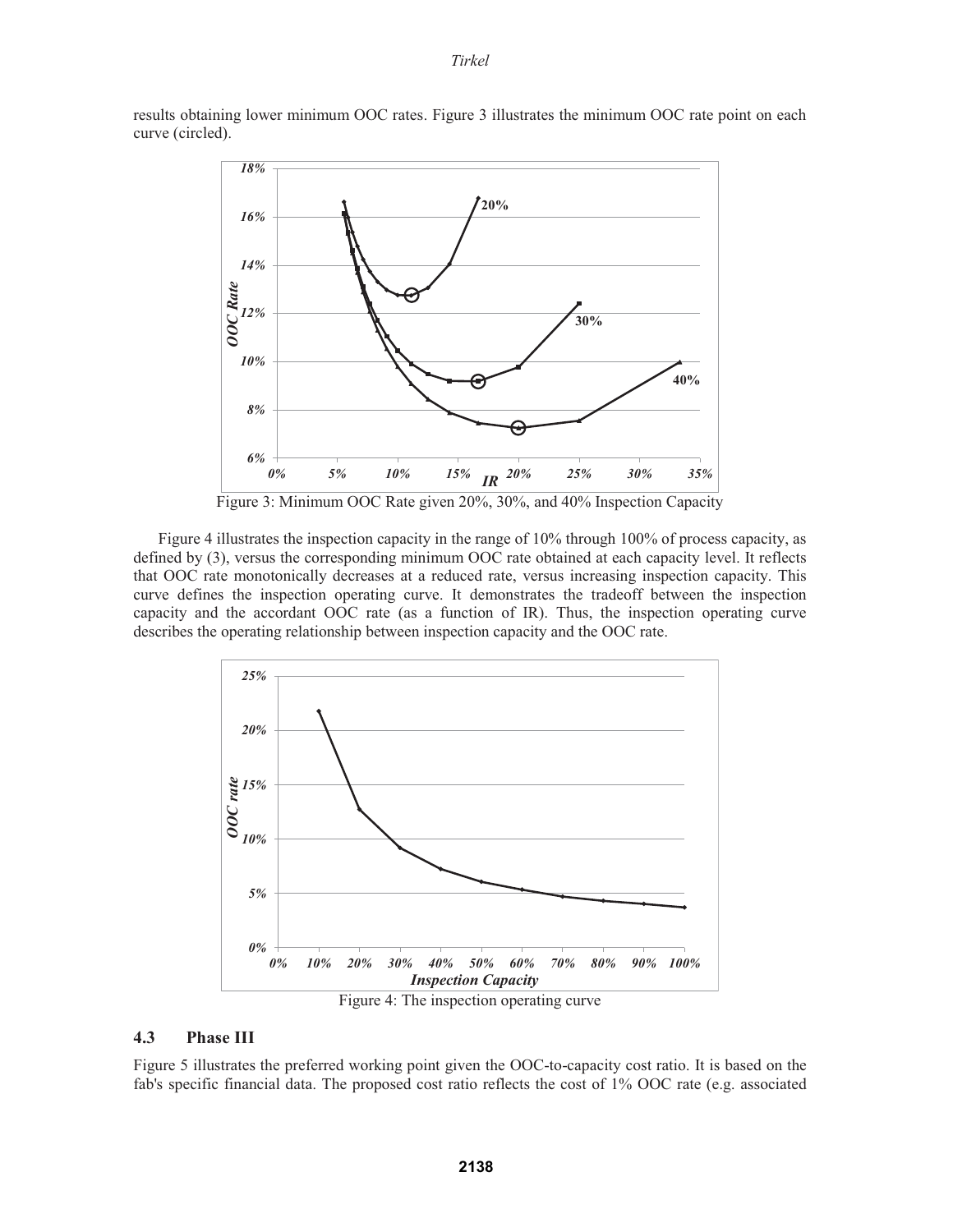with output loss cost) relative with cost off 1% inspection capacity (e.g. associated with equipment acquisition cost), given by,

Cost Ratio = 
$$
\frac{\text{Cost of 1\% OOC rate}}{\text{Cost of 1\% inspection capacity}}
$$
 (4)

Once the cost ratio is given, the preferred working point can then be selected. This is exhibited via the two following examples and Figure 5:

- a. Cost ratio at 0.5 reflects OOC-to-capacity cost ratio which is relatively high. It is illustrated in Figure 5 with a steep 0.5 gradient (dotted line). The preferred working point indicates inspection capacity acquisition of 20% and an OOC rate of 12.75% (IR=11%).
- b. Cost ratio at 0.1 reflects OOC-to-capacity cost ratio which is relatively low. It is illustrated in Figure 5 with a mild 0.1 gradient (dotted line). The preferred working point indicates inspection capacity acquisition of 50% and an OOC rate of 6.07% (IR=25%).

Clearly, higher inspection capacity-to-OOC cost ratio drives lower inspection capacity and higher OOC rate, and vice-versa.



Figure 5: The preferred working point on the inspection operating curve

# **5 CONCLUSIONS**

This work exhibits that OOC rate versus IR illustrates a convex curve, given a fixed inspection capacity. OOC rate decreases with increasing IR until a minimum is reached and then starts to increase with further increasing IR, explained by prolonged IT causing higher OOC rate. Higher inspection capacity generates lower OOC rates, given the same IR. The inspection operating curve was established illustrating that OOC rate decreases at a reduced rate, with increasing inspection capacity. Assuming OOC-to-capacity cost ratio is given, the preferred working point on the inspection operating curve can be obtained. Thus, the model suggests the optimal combination of inspection capacity and OOC rate, determined by the IR, for achieving the minimum cost associated with quality performance. The originality of this work is in modeling the relationship between OOC ratio and IR given inspection capacity, the impact analyses of inspection capacity levels on quality performance as measured by OOC rate, the establishment of the inspection operating curve which defines the tradeoff between inspection capacity and OOC rate, and in the method presented for selecting the preferred working point given the fab cost ratio.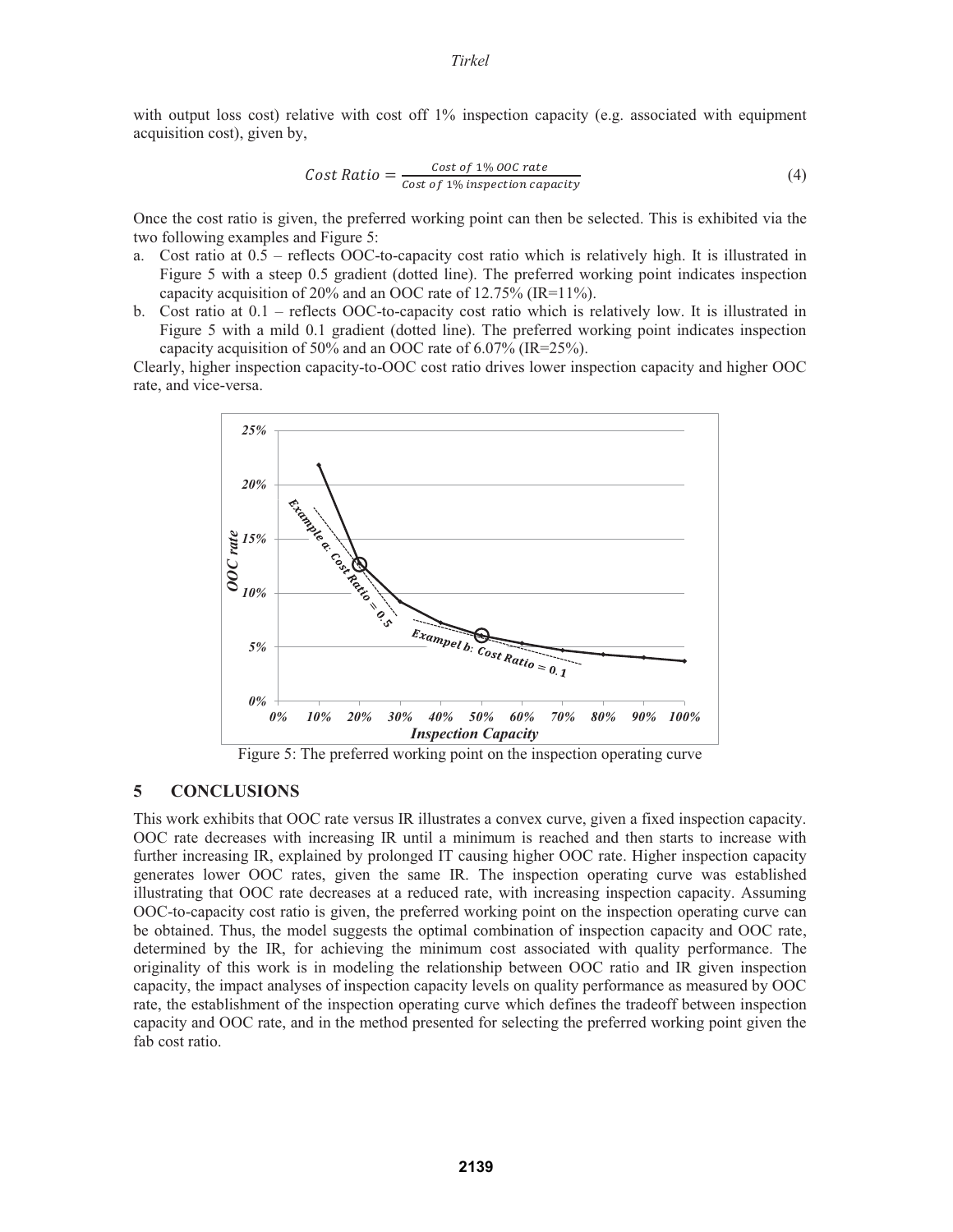#### **A APPENDIX**

Following is the summary of the flow-time and OOC rate analytical formulation based on Tirkel and Rabinowitz (2011).

The expected flow-time of a single inspection step (IT), is given by,

$$
FTI = 1/\theta(1 - \omega),
$$
  
where,  
 $\theta$  is an inspection step service rate, and  
 $\omega$  is the probability that an arriving item finds an inspection step busy.

The probability  $\omega$  given an Erlang arrival at the queue, is given by,

 $\omega = (n\rho_I/(n\rho_I + (1 - \omega)))^n$  $(A.2)$ where  $\rho_I$  is the inspection step traffic intensity rate.

The expected OOC approximation of a single process step given *n*, is given by,

$$
OOC_n \cong \sum_{d=0}^{\infty} OOC_{n,d} P(FD = d)
$$
\n(A.3)

\nwhere,

\n
$$
OOC_{n,d}
$$
\nis the expected OOC rate given *n* and *d*,

\n
$$
d
$$
\nis the number of items that start service (process) at the process step during  $FT_I$ .

The distribution of *d*, is given by,

$$
P(d) = \begin{cases} \lambda^{d-1} u(\lambda + u\rho_P) / (\lambda + u)^{d+1}, & \text{if } d = 1, 2 \dots, \\ u(1 - \rho_P) / (\lambda + u), & \text{if } d = 0. \end{cases} \tag{A.4}
$$
\nwhere,

\n
$$
\lambda
$$
\nis the arrival rate at a process step, 
$$
\rho_P
$$
\nis the process step traffic intensity rate, and 
$$
u = 1 / FT_I.
$$

#### **REFERENCES**

- Block, B., and L. C. Carr. 1999. "Activity Based Budgeting at Digital Semiconductor". *International Journal of Strategic Cost Management*, spring 1999, pp. 17-31.
- Duncan, A. J. 1956. "The Economic Design of X-Charts used to Maintain Current Control of Process". *Journal of the American Statistical Association*, 51(274), pp. 228-242.
- Fandel, D., and R. Wright. 2008. "300mm Productivity Detractors Mitigation Cost Analysis". *IEEE/SEMI Advanced Semiconductor Manufacturing Conference*, pp. 222-227.
- Hopp, W. J., M. L. Spearman, S. Chayet, K. L. Donohue, and E. S. Gel. 2002. "Using an Optimized Queueing Network model to Support Wafer Fab Design". *IIE Transactions*, 34, pp. 119-130.
- Iwata, Y., and S. C. Wood. 2002. "Simple Cost Models of High-Process-Mix Wafer Fabs at Different Capacities"*. IEEE Transactions on Semiconductor Manufacturing*, 15(2), pp. 267-273.
- Liao, G. L. 2007. "Optimal Production Correction and Maintenance Policy for Imperfect Process". *European Journal of Operational Research*, 182, pp. 1140-1149.
- Mandroli, S. S., A. K. Shrivastava, and Y. Ding. 2006. "A survey of inspection strategy and sensor distribution studies in discrete-part manufacturing processes". *IIE Transactions*, 38, pp. 309-328.
- Mittal S., and P. McNally. 1998. "Line Defect Control to Maximize Yields". *Intel Technology Journal*, 4(2).
- Miraglia, S., C. Blouin, G. Boldman, S. Judd, T. Richardson, and D. Yao. 2002. "ABC Modeling: Advanced Features". *IEEE/SEMI Advanced Semiconductor Manufacturing Conference*, pp. 336- 339.
- Montgomery, D.C. 2009. *Introduction to Statistical Quality Control*. 6th Edition. Wiley.